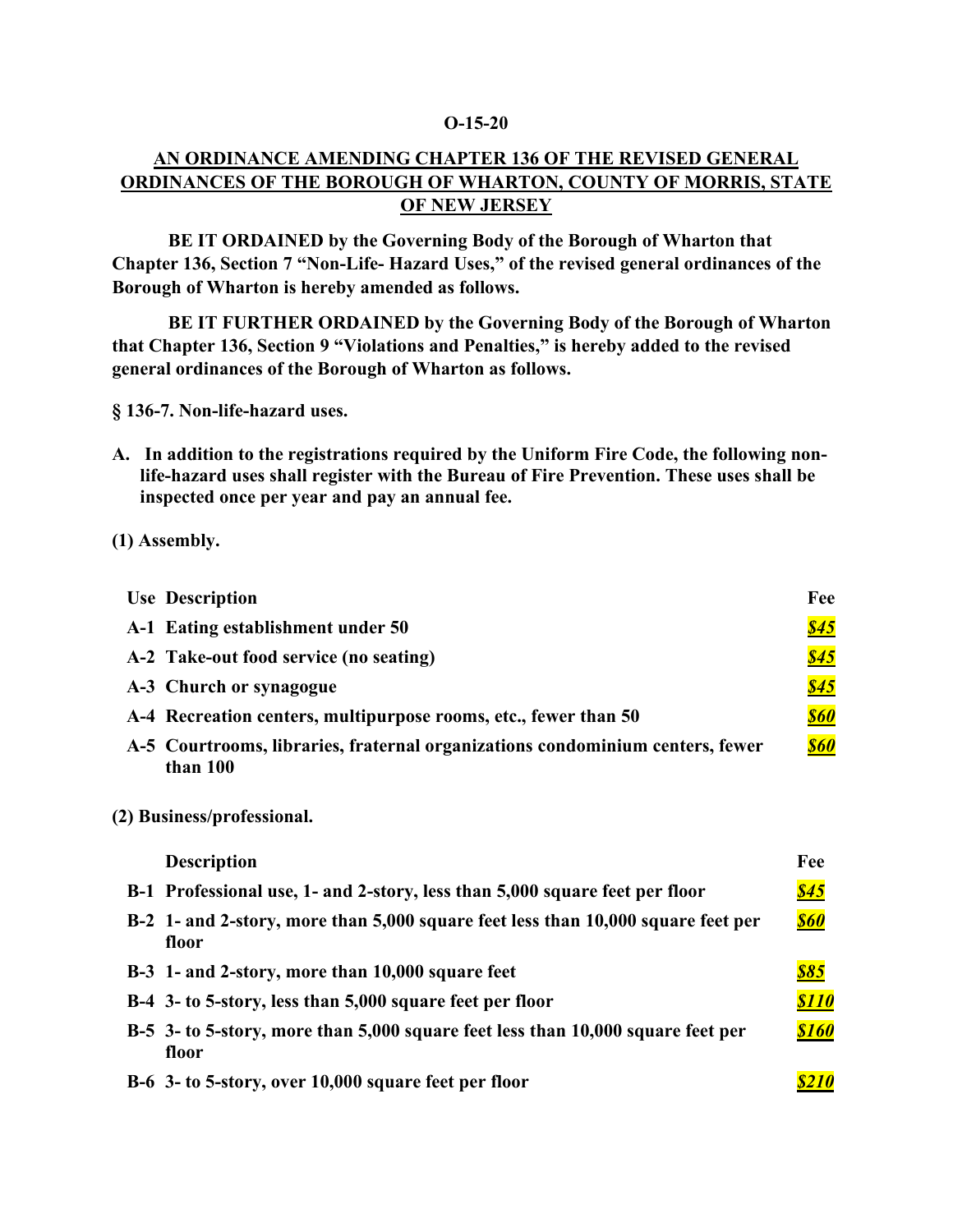# **(3) Retail (mercantile).**

| <b>Use</b> Description                                                       | Fee          |
|------------------------------------------------------------------------------|--------------|
| M-1 1- and 2-story, less than 5,000 square feet per floor                    | \$135        |
| M-2 1- and 2-story, more than 5,000 square feet less than 10,000 square feet | \$160        |
| M-3 1- and 2-story, more than 10,000 square feet per floor                   | \$185        |
| M-4 3- to 5-story, less than 5,000 square feet per floor                     | <b>\$210</b> |
| M-5 3- to 5-story, more than 5,000 square feet less than 10,000 square feet  | \$235        |
| $M-6$ 3- to 5-story, over 10,000 square feet                                 | <b>\$260</b> |

**NOTE: M, with the exception of hardware store, 3,000 square feet, and retail store, over 12,000 square feet, are life-hazard uses.**

# **(4) Manufacturing (factory).**

| <b>Use Description</b>                                                                    | Fee          |
|-------------------------------------------------------------------------------------------|--------------|
| F-1 1- and 2-story, less than 5,000 square feet per floor                                 | <u>\$85</u>  |
| F-2 1- and 2-story, more than 5,000 square feet less than 10,000 square feet per<br>floor |              |
| F-3 1- and 2-story, more than 10,000 square feet                                          | \$160        |
| F-4 3- to 5-story, less than 5,000 square feet per floor                                  | <u>\$185</u> |
| F-5 3- to 5-story, more than 5,000 square feet less than 10,000 square feet               | <u>\$210</u> |
| $F-6$ 3- to 5-story, over 10,000 square feet                                              | <b>\$260</b> |
| (5) Storage S-1 (moderate hazard S-1, low hazard S-2).                                    | Fee          |
| <b>Use Description</b>                                                                    |              |
| S-1 1- and 2-story, less than 5,000 square feet per floor                                 | <u>\$60</u>  |
| S-2 1- and 2-story, more than 5,000 square feet less than 10,000 square feet per<br>floor | <b>\$110</b> |
| S-3 1- and 2-story, more than 10,000 square feet                                          | <b>\$160</b> |
| S-4 3- to 5-story, less than 5,000 square feet per floor                                  | <u>\$185</u> |
| S-5 3- to 5-story, more than 5,000 square feet less than 10,000 square feet               | <u>\$210</u> |
| S-6 3- to 5-story, over 10,000 square feet                                                | <u>\$260</u> |
| <b>NOTE:</b> S exception life-hazard uses.                                                |              |